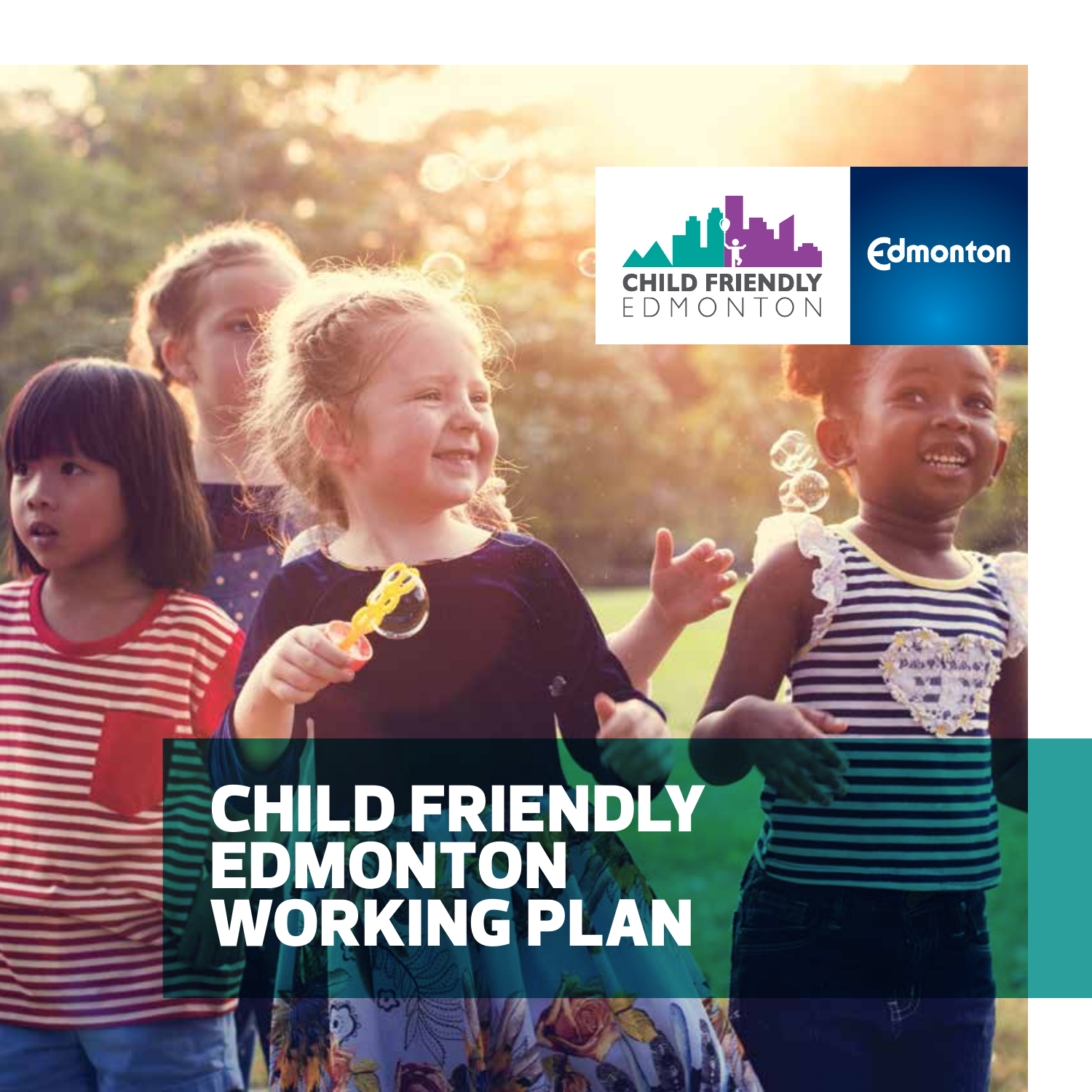## **Contents**

| <b>Overview</b>                                                                                                                                                                                                                      | 3                          |
|--------------------------------------------------------------------------------------------------------------------------------------------------------------------------------------------------------------------------------------|----------------------------|
| <b>Vision and Values</b>                                                                                                                                                                                                             | 5                          |
| <b>Goals</b>                                                                                                                                                                                                                         | 5                          |
|                                                                                                                                                                                                                                      | $5\overline{5}$            |
| Accessible Spaces                                                                                                                                                                                                                    | $\bullet$                  |
| Inclusive City <b>Contract of the City of the City of the City</b>                                                                                                                                                                   | 6                          |
| Downtown Demonstration Project <b>Contract Contract Contract Contract Contract Contract Contract Contract Contract Contract Contract Contract Contract Contract Contract Contract Contract Contract Contract Contract Contract C</b> | 6                          |
| How are we making a difference in the lives of children?                                                                                                                                                                             | $\overline{7}$             |
| Roles and Responsibilities <b>Manual Property Act 2016</b>                                                                                                                                                                           | 8                          |
| <b>City Council</b>                                                                                                                                                                                                                  | 8                          |
| Steering Committee <b>Committee Committee Committee Committee Committee Committee</b>                                                                                                                                                | $\overline{\phantom{a}}$ 8 |
| Working Groups <b>Example 20</b> Normal Property of the United States of the United States and Dental Property of the U                                                                                                              | $_{-8}$                    |
| Project Team<br>$\bf{8}$                                                                                                                                                                                                             |                            |
| Child Friendly Edmonton Network                                                                                                                                                                                                      | 8                          |
| <b>Future Directions</b>                                                                                                                                                                                                             | 9                          |
| Implementation Objectives                                                                                                                                                                                                            | $\overline{9}$             |
| Monitoring, Measuring and Evaluating Performance                                                                                                                                                                                     | 10                         |
| <b>Performance Measures</b>                                                                                                                                                                                                          | 10                         |
| <b>Conclusion</b>                                                                                                                                                                                                                    | 11                         |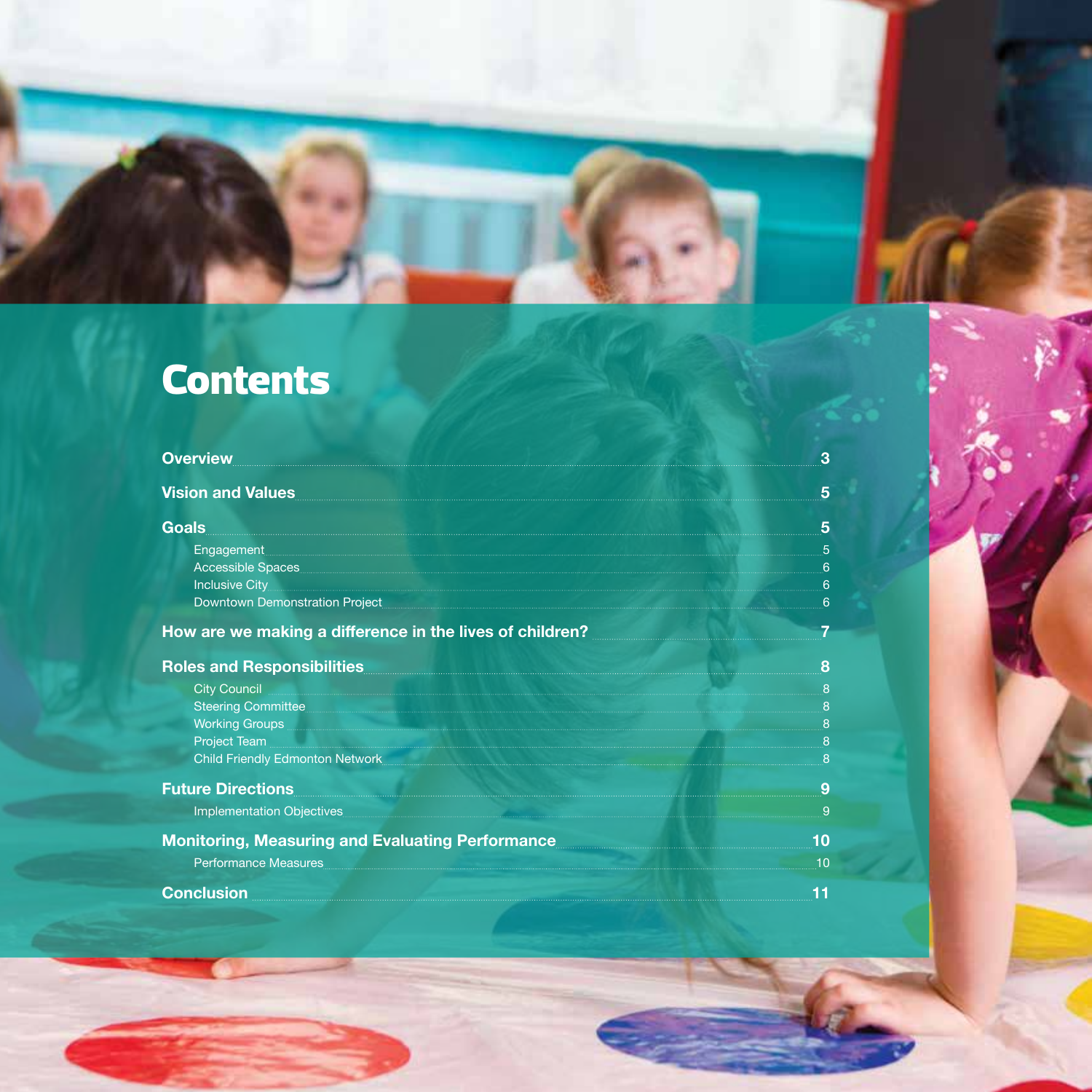### **Overview**

In Edmonton, there are currently over 150,000 children aged 18 and under, representing approximately 22% of the municipality's total population (City of Edmonton, 2016). Children are the future of Edmonton, and as a city, we strive to support children, which in turn benefits all citizens. This vision provides rationale and supports the importance of the Child Friendly Edmonton City Council Initiative, sponsored by Councillor Bev Esslinger.

*"Edmonton is a great place to live, work and play. The work of Child Friendly Edmonton plays a vital role in building a city for all of our citizens. This work enhances playability, which increases livability, and makes for a vibrant city."* 

Child Friendly Edmonton is based upon the United Nations Convention on the Rights of the Child. Child Friendly Edmonton, in the spirit of cooperation and collaboration, works with citizens, community groups and orders of government to create the best possible results for children and their families.

Child friendly cities, such as Edmonton, are committed to the implementation of the Convention on the Rights of the Child and recognize that children are active citizens, capable of providing input on, and participating in, matters in which they are impacted.

*"And even though we're young, we've still got ideas and in the end of the day, if we want a better place, all these ideas put together will make the right one, not just listening to certain people. If you talk about freedom of speech, everyone should get a say, I think it's beneficial for people to listen to other people, respect what they have to say and people's opinions. Like we respect their opinion, the elders' opinion, and we look at them, and we respect them and think they know right all the time, we don't question it, whereas they should do the same for us"*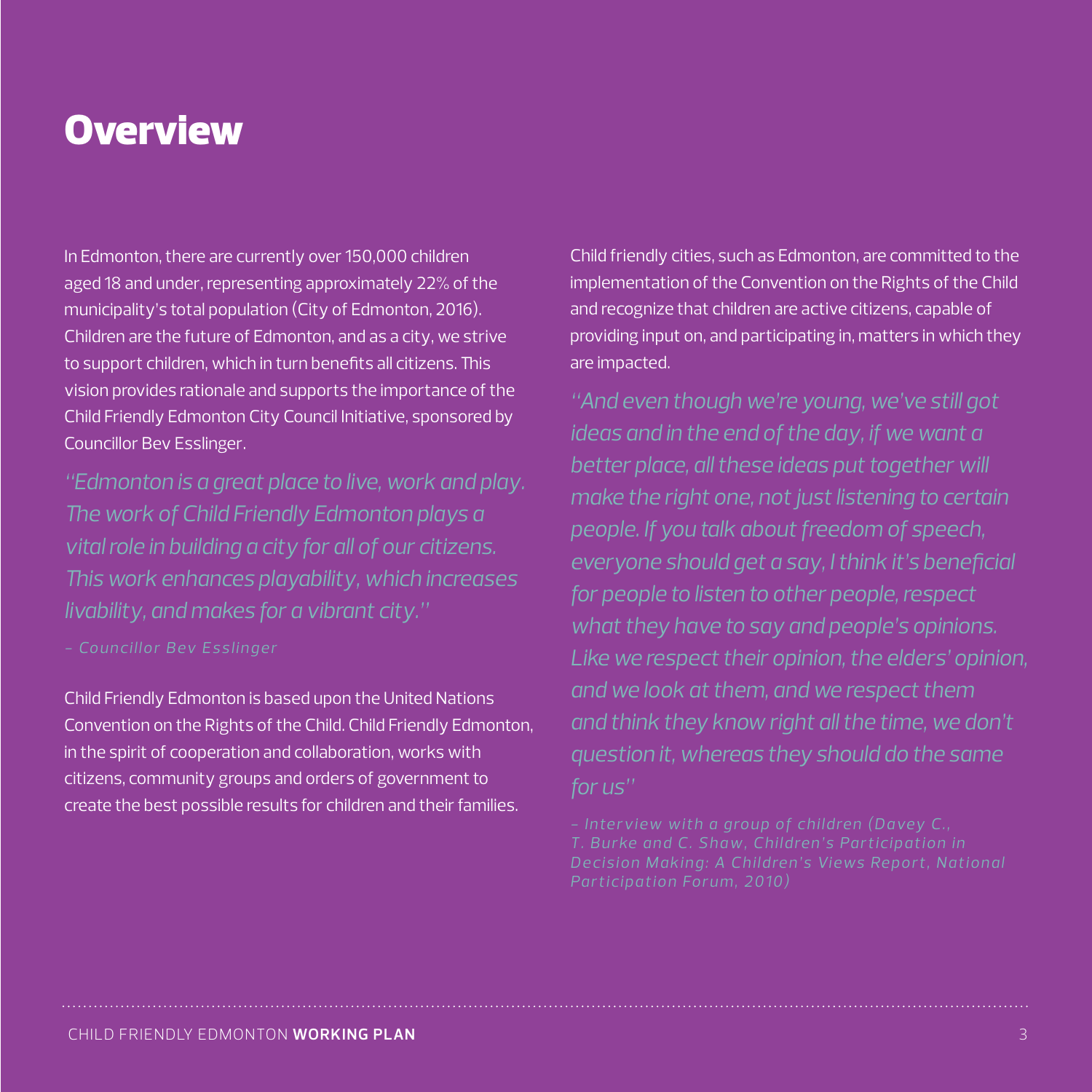Research supports that there are numerous and significant benefits with involving children and supporting a child friendly city for children, families/caregivers, municipality and the community at large. These benefits include:

- Participation encourages a child to develop new skills, self-confidence and self-esteem. All important factors that support the development of a successful leader of tomorrow.
- Children develop a sense of 'WE' rather than 'I' and gain an understanding about seeing multiple viewpoints.
- Municipal governments gain insightful information about children as citizens.
- Children are the primary consumer for many programs and services. They are positioned to be the content experts in these areas and are often able to provide insight into barriers and procedures that adults may be unaware of over time. This can result in simpler, cost effective solutions (MacNaughton 2003).
- Benefits to the community include the development of a more vibrant democracy and a stronger sense of community cohesion and empowerment (Davey 2010).

Previous foundational work with the Child Friendly Edmonton Initiative began in 2006 with stakeholder interviews; children, youth and external organizations tested the values of UNICEF Child Friendly Cities Initiative and their relevance for Edmonton. Based on the supportive feedback gathered from these stakeholder interviews, it was determined the initiative of a child friendly city was important and achievable for Edmonton (Community Services 2006).

Initially, the initiative focused on three main goals:

- 1. Advocacy and awareness to become the voice for Edmonton's children and build awareness on issues faced by children in Edmonton
- 2. Addressing barriers to participation and implementing pilot projects
- 3. Services "fit" for children including training and research to assist program and service providers in creating quality experiences for children

Over the past several years and under the leadership of Councillor Bev Esslinger, many significant accomplishments have been achieved by the Child Friendly Edmonton Council Initiative such as:

- Development of a network of partners committed to the Child Friendly Edmonton Initiative;
- Leading practice research and training related to child friendly practices, programs and resources within Edmonton and throughout the world;
- Events highlighting child- directed play throughout Edmonton;
- Engagement of children;
- Collaboration with CITYlab to research child care in Downtown Edmonton;
- Establishment of a Early Learning and Care Steering Committee to support EndPoverty Edmonton.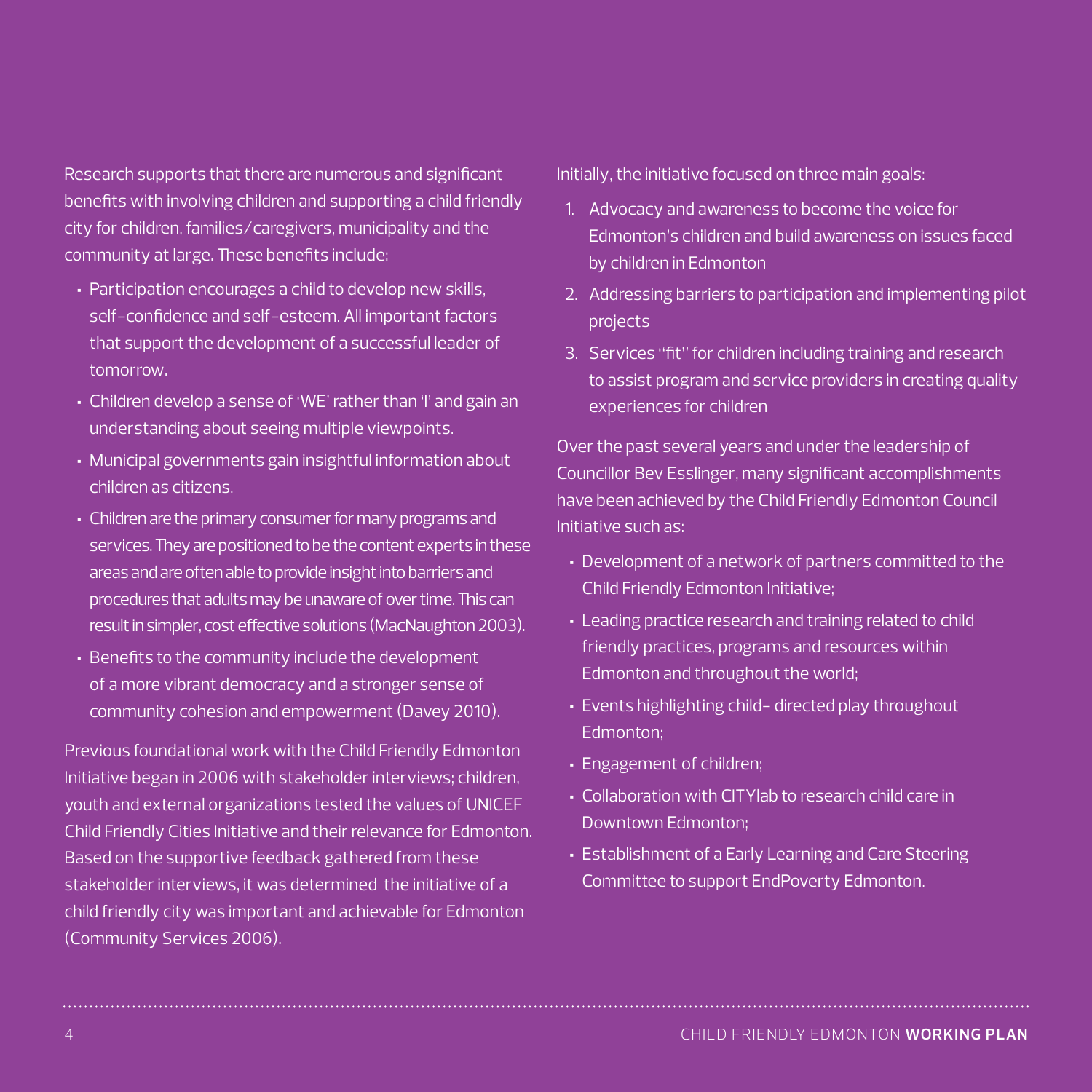## Vision and Values

Child Friendly Edmonton's vision describes the desired outcomes of the working plan.

*Child Friendly Edmonton is a welcoming city where young Edmontonians thrive because they live in a safe, accessible, well-designed community. Edmonton's children and youth are listened to, treated with respect, and valued for their individual contributions. Families are defined in broad terms, so that children and youth, and their parents/ guardians; are welcomed and included.* 

The values that guide Child Friendly Edmonton include a place where children and youth:

- Have voice and influence within their city;
- Are protected from violence and abuse;
- Feel safe;
- Play and have fun;
- Join in and participate freely;
- Create friendships and relationships;
- Feel welcome and have a sense of belonging;
- Have opportunity and choice for lifelong learning and building skills;
- Feel respected ;
- Understand responsibility to themselves and others.

## Goals

The Child Friendly Edmonton revised working plan focuses on four key goals each with different strategies:

- 1. **Engagement**
- 2. **Accessible Spaces**
- 3. **Inclusive City**
- 4. **Downtown Demonstration Project**

The goals are all related and progress must be made on each one to achieve the outcome of the working plan. Central to Child Friendly Edmonton are the concepts of collaboration and co-operation to achieve the best possible outcome.

#### Engagement

*Children's voices are actively pursued, heard and incorporated into programs, services and planning that impacts them.* 

Valuing and seeking children's input as engaged contributors by Edmontonians will support a child friendly environment where all children will be heard, supported and included. This will ensure all aspects of the city reflect the needs and interests of children and are planned with, rather than for, children. Strategies to ensure this goal is met include providing leading practice knowledge to organizations throughout Edmonton about how to obtain effective meaningful input from children and developing and raising support for a Child Friendly Engagement Policy to ensure that there is ongoing input and engagement with children as fellow citizens.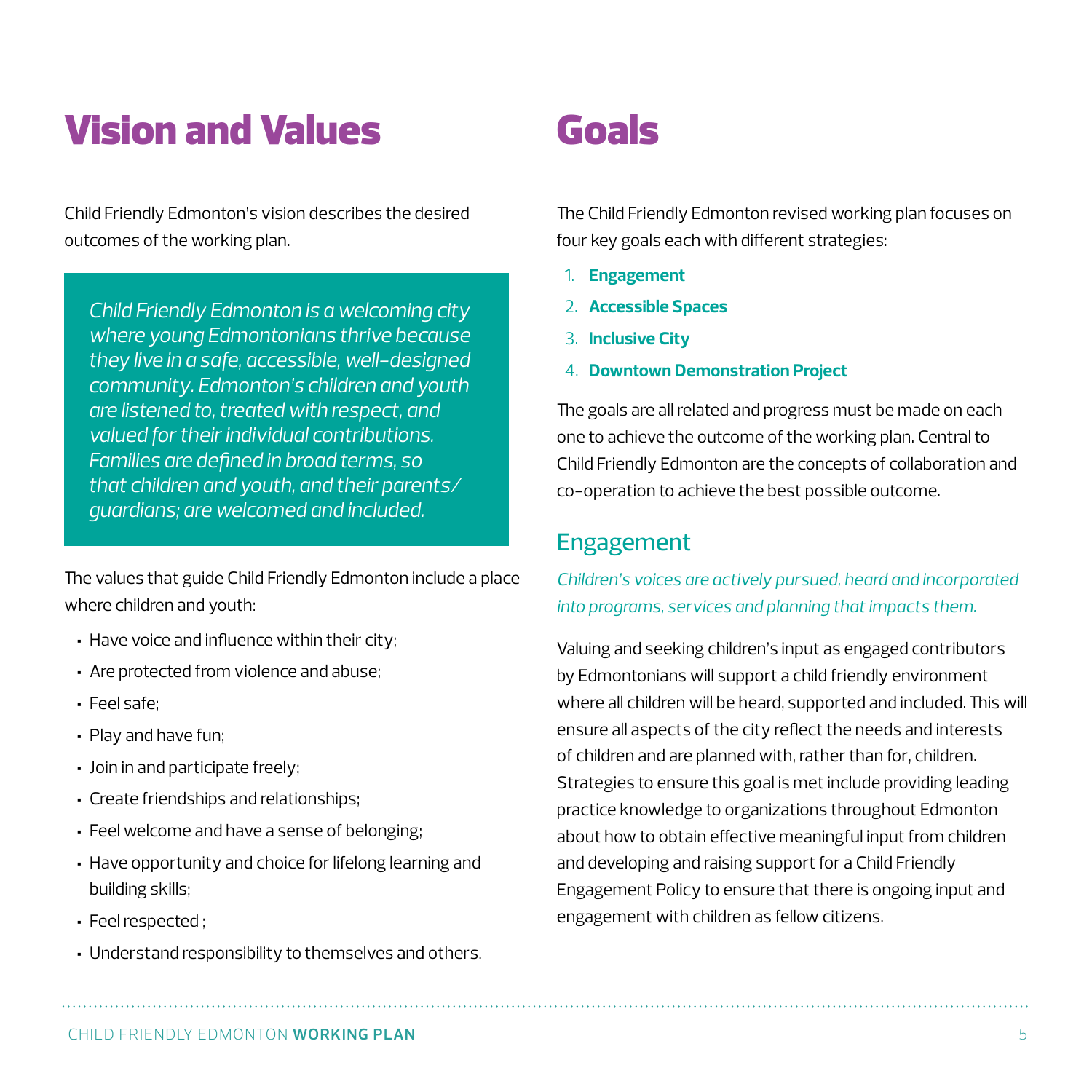#### Accessible Spaces

*There is a diversity of welcoming and accessible spaces for children and their families/caregivers throughout all areas of Edmonton.* 

Children and their families/caregivers are provided with places within their community where they feel welcomed and accepted and have high quality, affordable and accessible child friendly opportunities to learn, play and live. The goal will focus on permanent spaces and infrastructure through all seasons. It will include a vision of what a Child Friendly Edmonton could look like from a urban design and planning perspective, working with stakeholders to address housing access, affordability and design issues faced by children and caregivers. Collaborating with the Winter City Initiative to encourage and support a child friendly focus with relation to design and infrastructure throughout all seasons will be strategies used to accomplish the goal.

#### Inclusive City

*Creating opportunities for removal of barriers for children and their families in programs, services and opportunities as well as temporary spaces during all four seasons.* 

Facilitate a diverse range of opportunities for children of all ages. Inclusive cities are welcoming to children and families through elements such as physical space, quality leadership, language, affordability and location. The goal will focus on programs, services and opportunities as well as temporary spaces during all four seasons. Child Friendly Edmonton

will promote inclusive activities and spaces within the city, work with stakeholders to support businesses in becoming child friendly, support the child friendly focus within the Winterscape Program and facilitate child friendly programming for children such as intergenerational activities, nature play and child-directed play.

#### Downtown Demonstration Project

*Creating opportunities and addressing barriers to make Downtown Edmonton more child friendly.*

Downtown Edmonton will act as a demonstration site to explore and showcase an urban area which is welcoming and supportive to children and their families/caregivers. The demonstration project, focusing on urban design, programs and services, will serve as a model to encourage other areas to adopt these practices through exploring and determining barriers and opportunities for child friendly public spaces and facilitating child friendly accessible downtown programming for children such as intergenerational activities, nature play and child-directed play.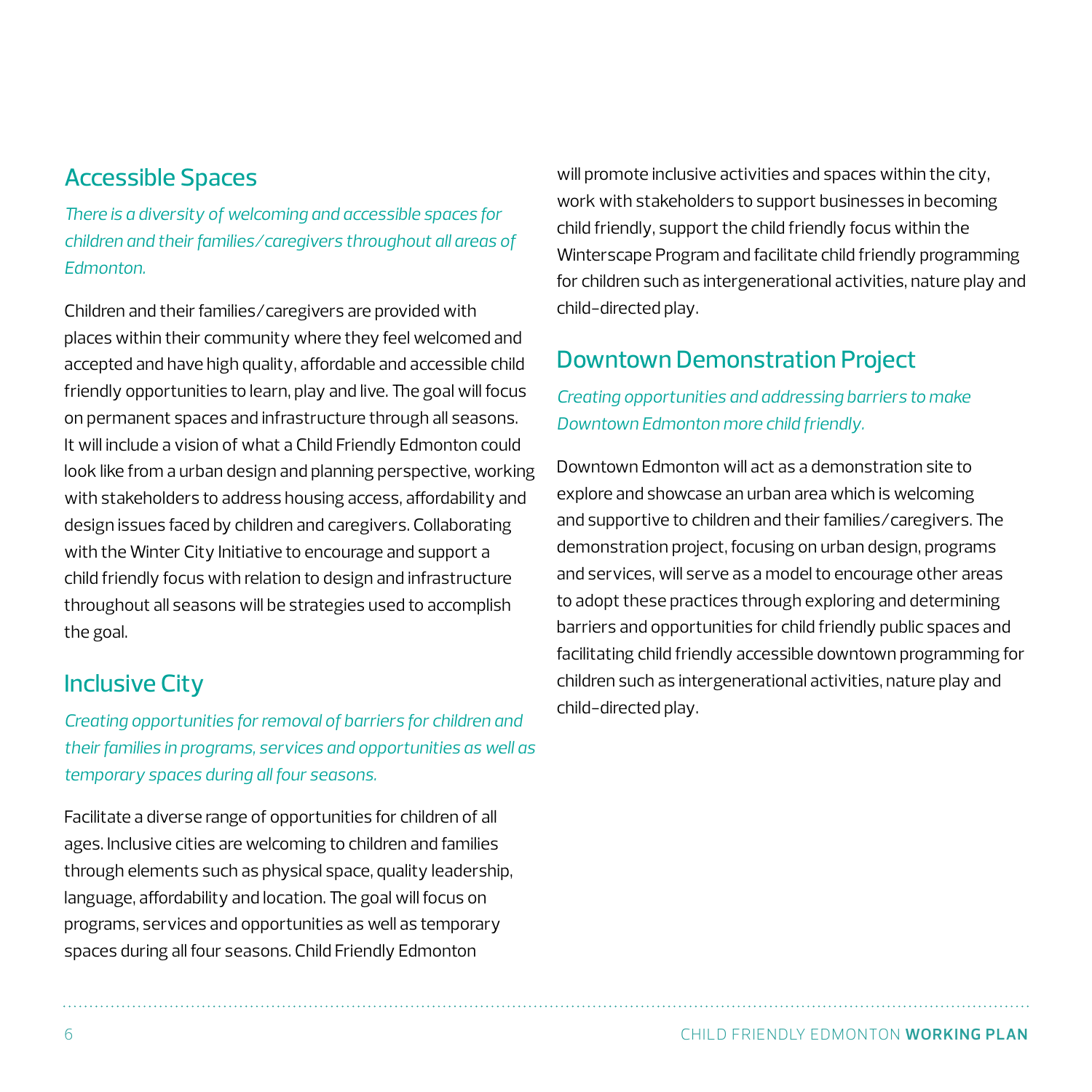## How are we making a difference in the lives of children?

The Child Friendly Edmonton working plan has been created to achieve the desired outcomes identified in the vision statement and values.

Through the four goals of the working plan — Engagment, Accessible Space, Inclusive City and Downtown Demonstration Project — outcomes will be monitored and measured to ensure Child Friendly Edmonton is making a difference in the lives of children.

. .

一 海 131313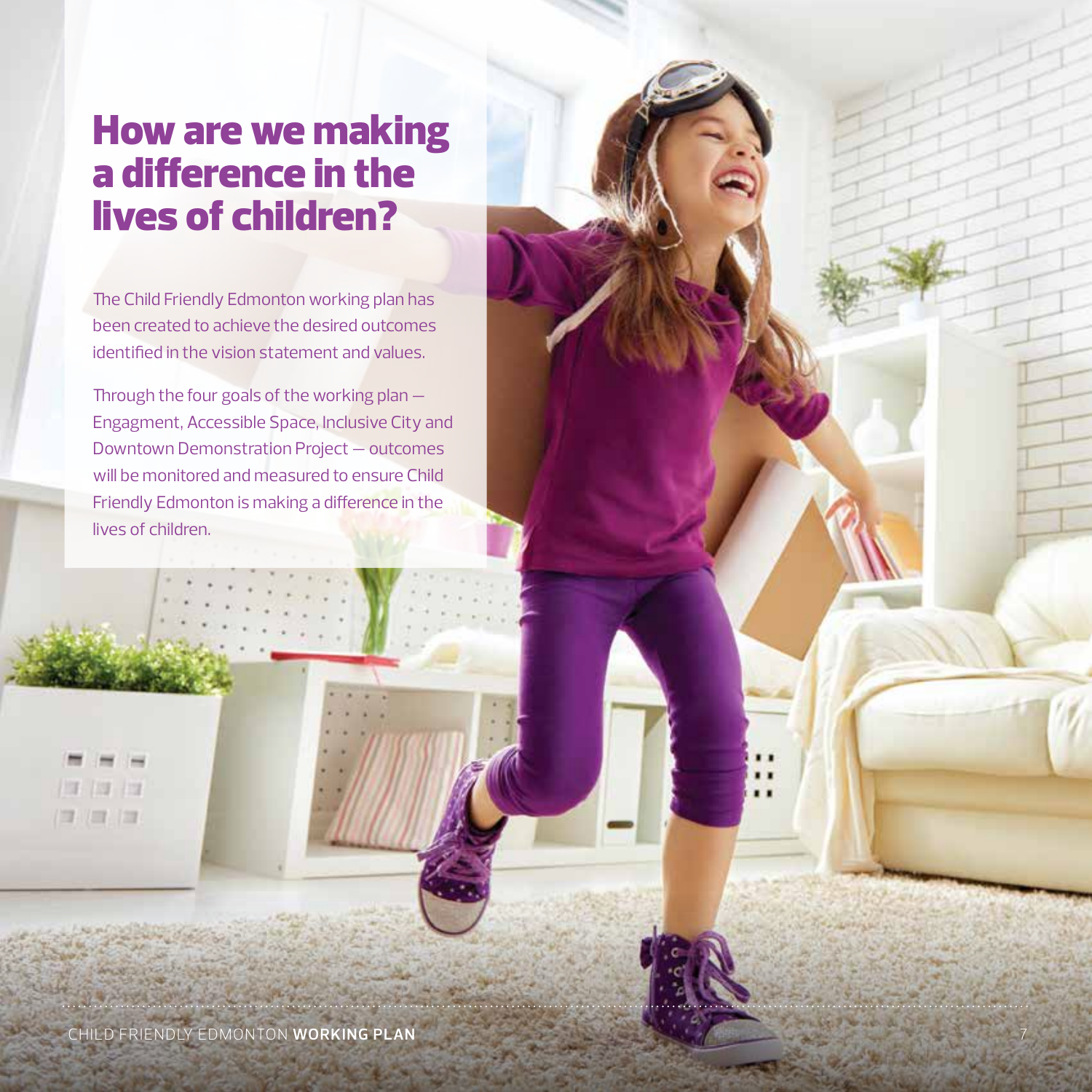## Roles and Responsibilities

It is important that roles and responsibilities are clearly defined for effective implementation of the working plan. City Council, the City of Edmonton and its departments, and partners support Child Friendly Edmonton. A Terms of Reference for the Child Friendly Committee has been developed and reviewed annually. The Committee terms of reference will define its purpose, key responsibilities, composition, decision-making process, resources and reporting requirements.

#### City Council

Child Friendly Edmonton is a Council Initiative sponsored by Councillor Bev Esslinger. City Council's support of Child Friendly Edmonton demonstrates its ongoing commitment to making Edmonton a child friendly city.

#### Steering Committee

The City of Edmonton cannot achieve the vision of a Child Friendly City by itself and recognizes the critical role that community-based organizations, orders of government, and School Boards play. These members assist in identifying emerging opportunities within Edmonton related to the goals of Child Friendly Edmonton. They will also provide information and advice from their diverse perspectives and facilitate actions within their organizations to promote child friendly practices.

#### Working Groups

Involved directly in implementing each of the four goals, community partners, orders of government and schoolboards will be invited to participate as members of the working groups. These members will provide a community perspective, support each goal of the Child Friendly Edmonton working plan, and collaborate toward achieving outcomes and metrics. They will provide information and advice from their diverse perspectives and facilitate actions to make Edmonton more child friendly.

#### Project Team

This team will coordinate the implementation of the working plan and support the Champion, Steering Committee and Working Groups. . The Project Team will be the internal City of Edmonton stewards for the Child Friendly Edmonton working plan and bring partners together regularly to ensure communication and implementation of the working plan.

#### Child Friendly Edmonton Network

A network will be established to engage the community at large, either individually or as representatives of an association or organization. This network could include parents, parent groups or councils, schools, associations, citizens, businesses, coaches, youth group leaders, community leagues and others. The network will be involved in Child Friendly Edmonton activities when and where appropriate.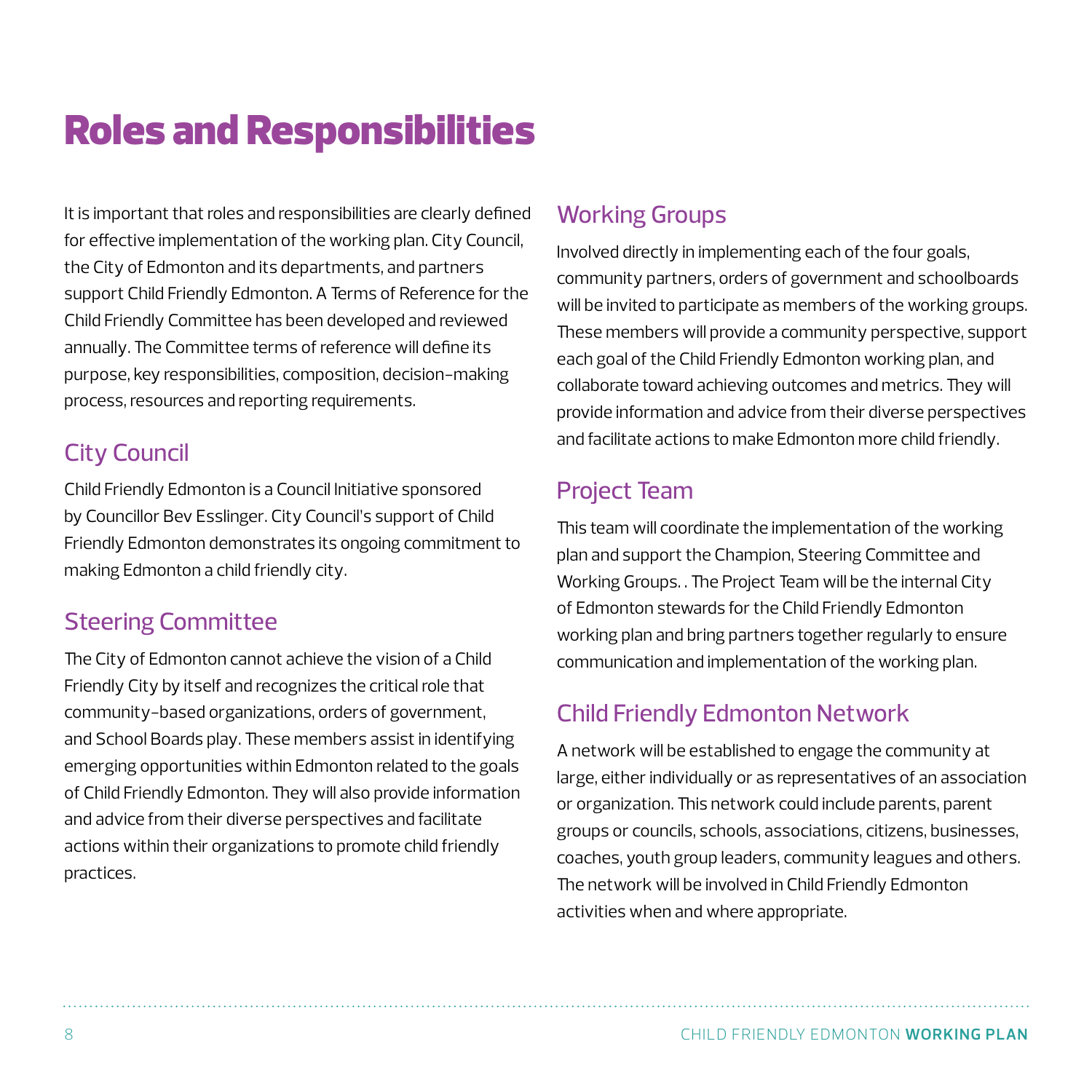## Future Directions

#### Implementation Objectives

- Implement the Child Friendly Edmonton goals to support change within Edmonton;
- Annually identify specific actions and budget requirements to advance the Child Friendly Edmonton working plan as part of the business planning cycle;
- Measure the effectiveness of the working plan through a performance measurement system;
- Monitor and update the working plan as required.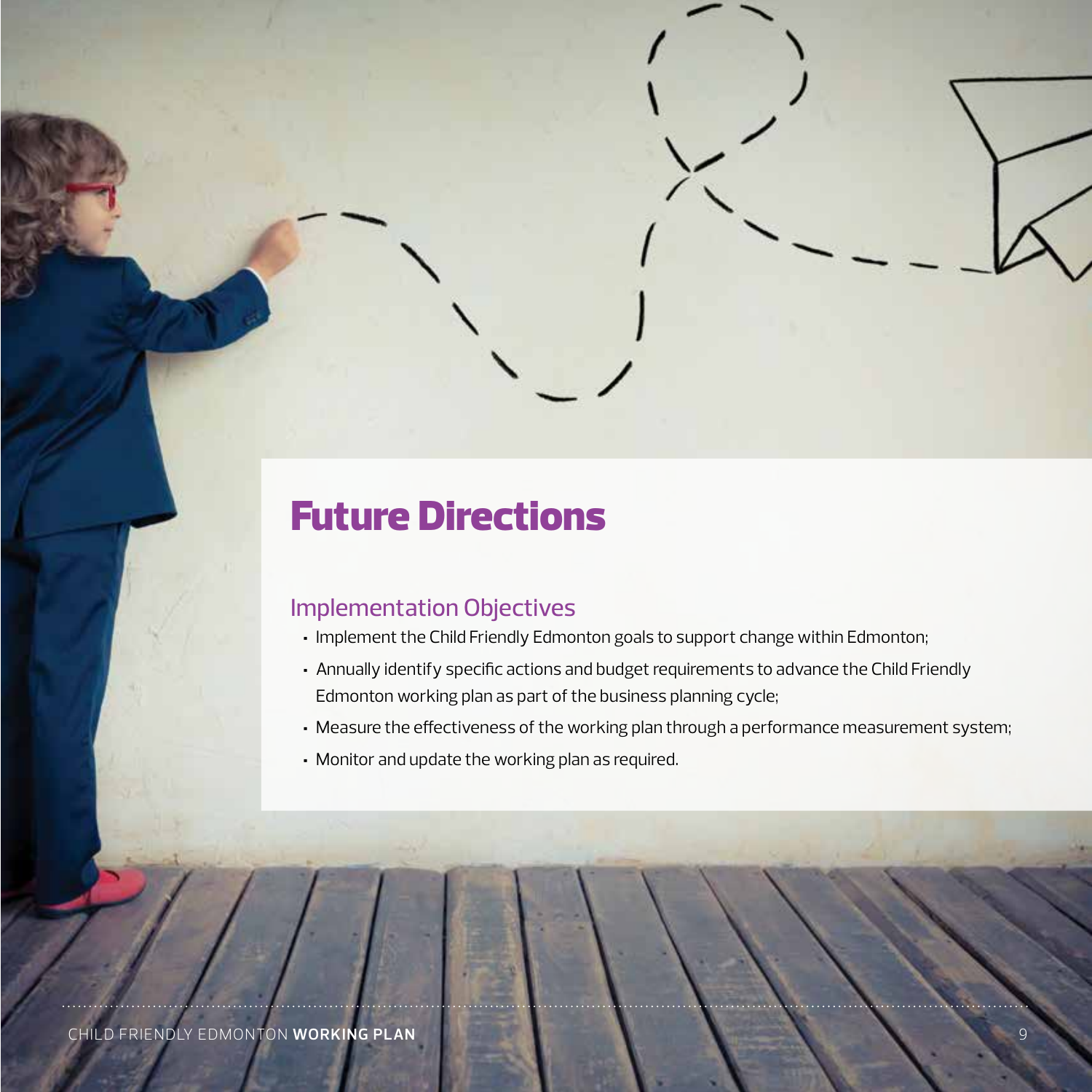## Monitoring, Measuring and Evaluating **Performance**

The effectiveness of the Child Friendly Edmonton working plan will be monitored over time. Monitoring and evaluation is necessary to track progress and make adjustments to ensure desired outcomes.

#### Performance Measures

Performance measures are quantifiable measure of outcomes, outputs, efficiencies and effectiveness. These measures are connected with Child Friendly Edmonton's vision and values and assess progress towards these outcomes. The following outcomes will be measured from the child's perception:

- Have opportunities to join in and participate;
- Involved in decision-making and planning that impact them;
- Treated with respect;
- Feel safe;
- Have fun.

 Performance will also be measured on a few key outputs of the working plan including:

- Number of training opportunities provided on Child Friendly Edmonton;
- Number of participants in PlayYEG events;
- Number of volunteer hours for working group and Steering committee meetings;
- Success of individual actions and/or projects.

These measures will indicate the outcomes of the Child Friendly Edmonton working plan and progress toward the goals that is being achieved. Information from the performance measurements will be provided to City Council as required.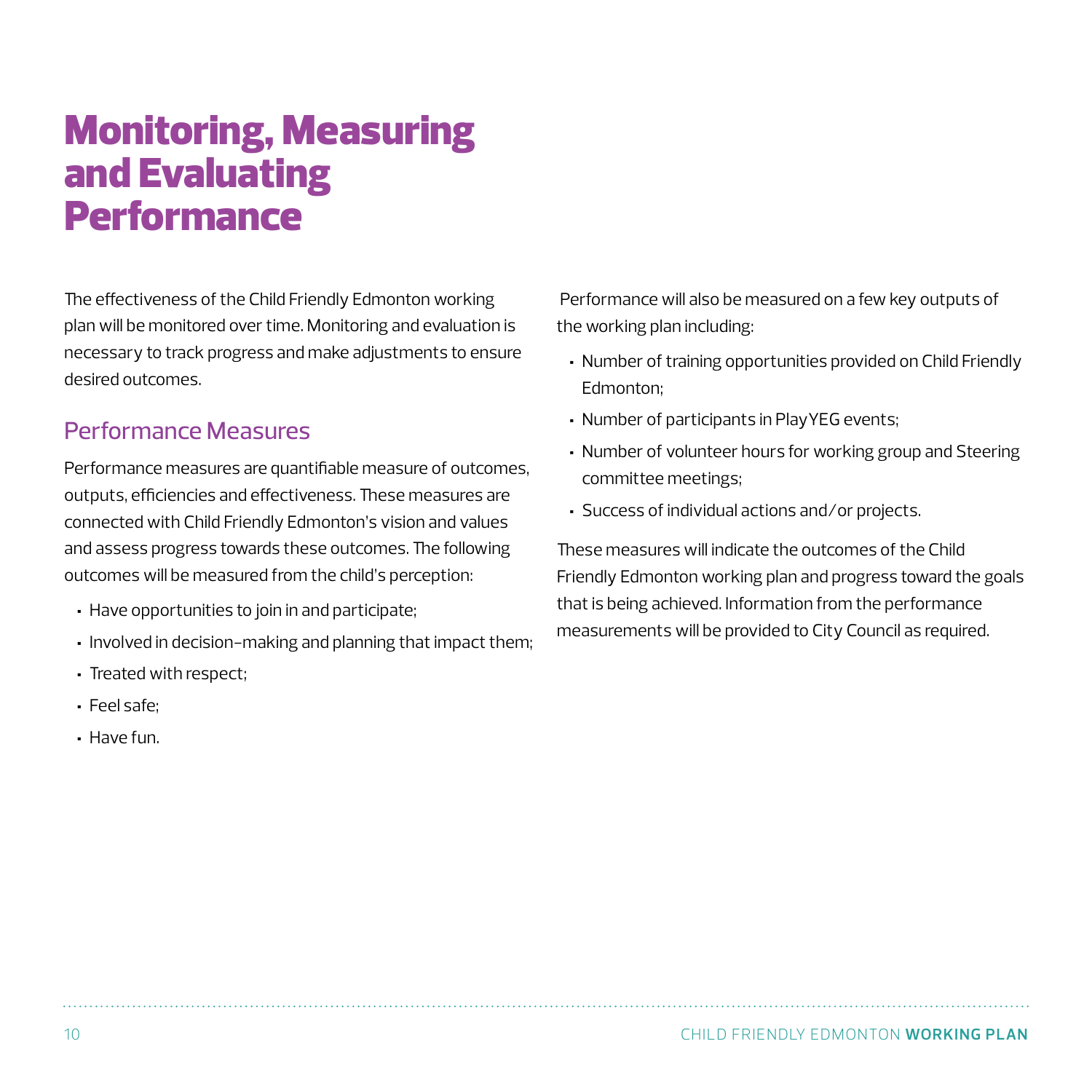## **Conclusion**

Child Friendly Cities are developing all over the world, including:

- Calgary, Alberta
- West Vancouver, British Columbia
- London, England
- Rome, Italy
- Christchurch, New Zealand
- and many more cities

Each city's dedication to being child friendly speaks to the commitment of governments and communities devoted to respecting and exercising children's rights. Through building blocks that include necessary structures and activities, Child Friendly Cities engage children's active involvement, ensure a children's rights perspective in all relevant decision-making and actively promotes equal rights of access to services.

Canada is involved in the child friendly movement. The emphasis may differ from province to province, however the common denominator is to make cities, communities and neighbourhoods better for children, youth and their families/caregivers. The City of Edmonton, through a Council Initiative, is taking action in Edmonton to make our city a more child friendly place that recognizes and reflects the needs of children and young people. The process of building a Child Friendly City demands political commitment and a local system of good governance devoted to fulfilling children's rights. City Council is leading this initiative with the goal of improving the future of Edmonton's children and youth.

Child Friendly Edmonton's working plan is intended to be a framework and guiding tool to give life to the creation of a child friendly city here in our own community.